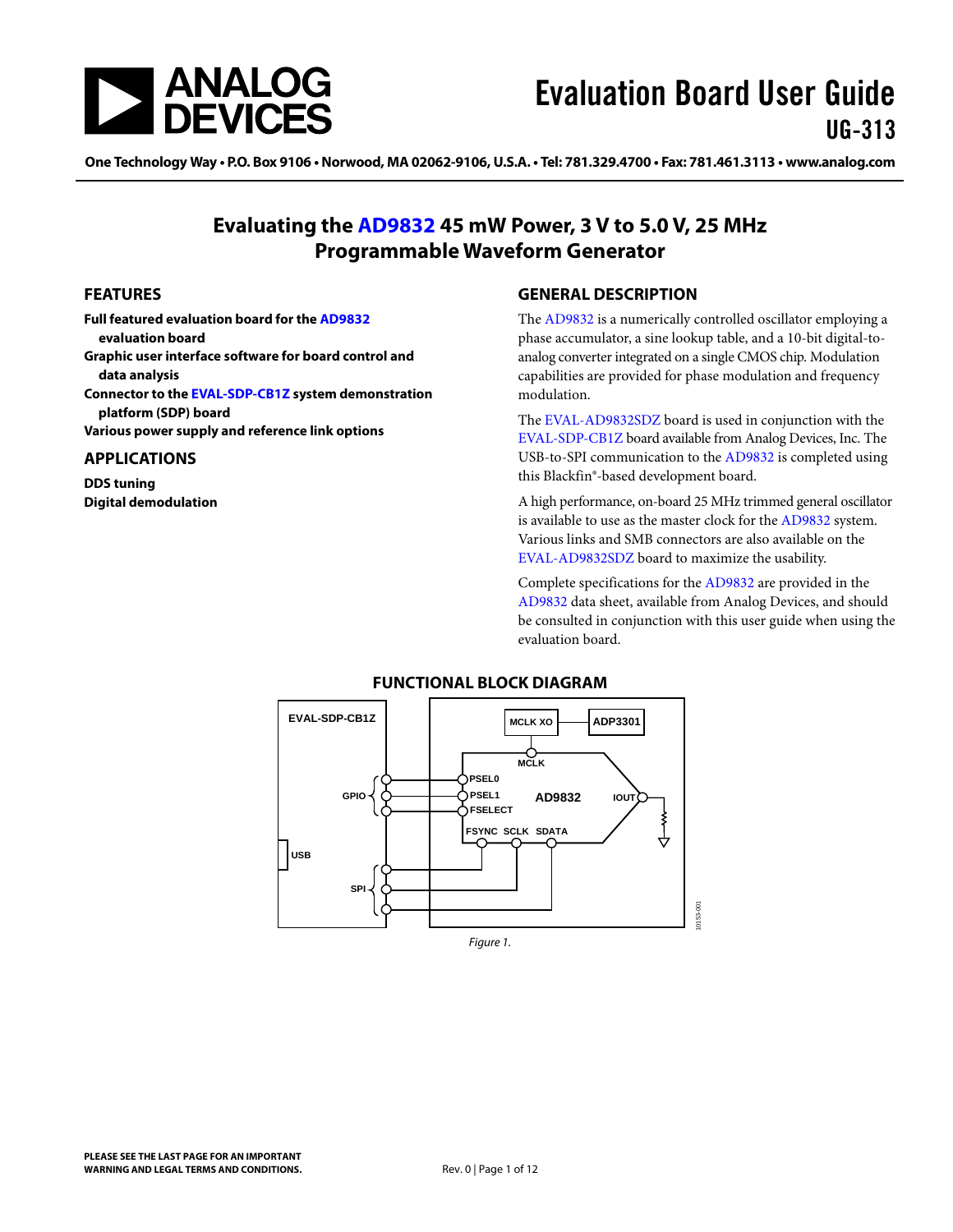# <span id="page-1-0"></span>UG-313 Evaluation Board User Guide

# TABLE OF CONTENTS

### **REVISION HISTORY**

**11/11—Revision 0: Initial Version**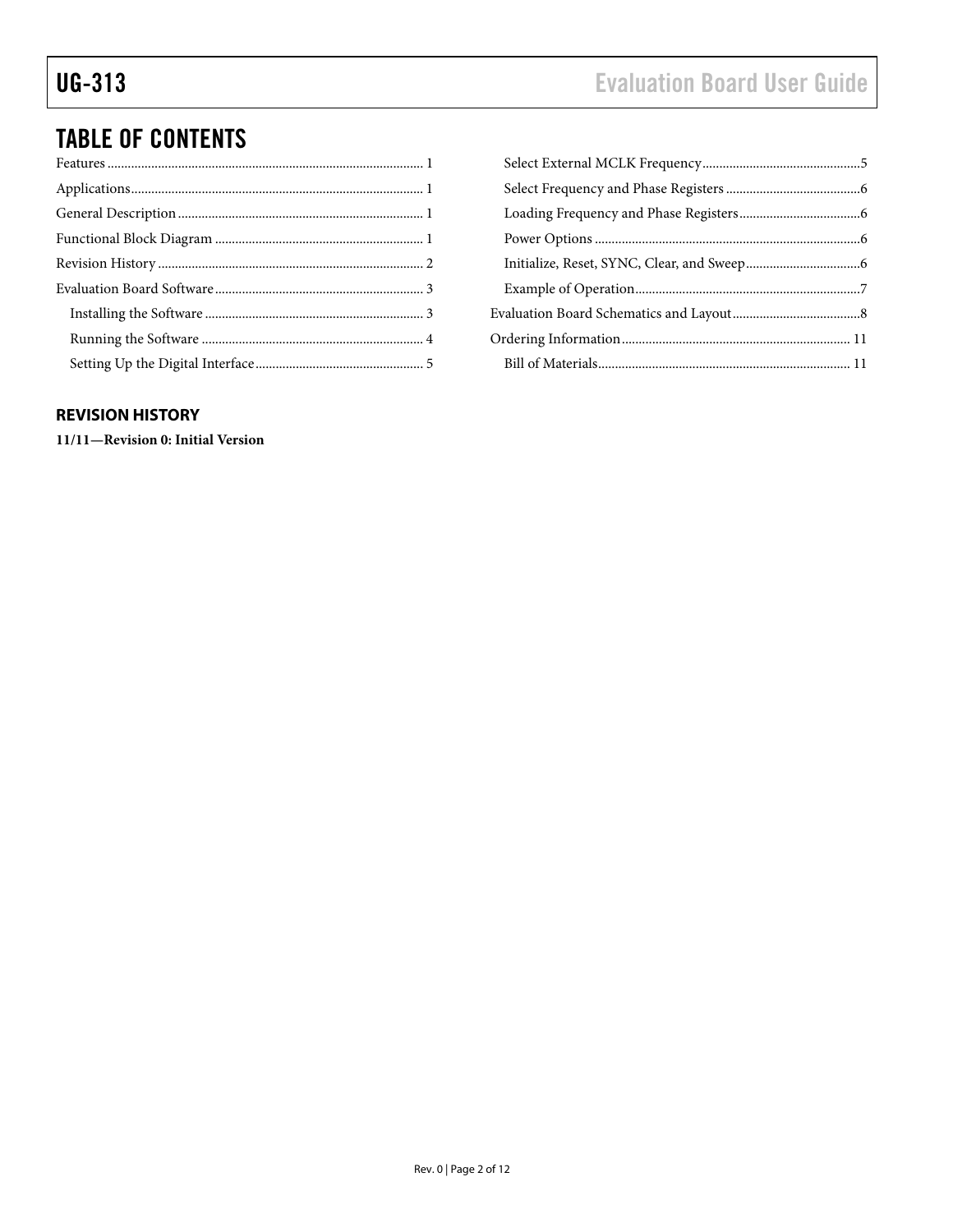10153-002

 $-002$ 0153

### <span id="page-2-0"></span>EVALUATION BOARD SOFTWARE

### **INSTALLING THE SOFTWARE**

The [EVAL-AD9832SDZ](http://www.analog.com/ad9832) evaluation kit includes the software and drivers on CD. The software is compatible with Windows® XP, Windows Vista, and Windows 7.

To install the software, follow these steps:

- 1. Install the software before connecting the SDP board to the USB port of the PC.
- 2. Start the Windows operating system and insert the [EVAL-AD9832SDZ](http://www.analog.com/ad9832) evaluation kit CD.
- 3. Download the [EVAL-AD9832SDZ](http://www.analog.com/ad9832) LabVIEW™ software. The correct driver for the SDP board, SDPDriversNET, should download automatically after LabVIEW is downloaded,

supporting both 32-bit and 64-bit systems. However, if the drivers do not download automatically, the driver executable file can also be found in the **Program Files**/**Analog Devices** folder. Follow the on-screen prompts to install SDPDriverNet Version 1.3.6.0.

- 4. After installation of the software and drivers is complete, plug the [EVAL-AD9832SDZ](http://www.analog.com/ad9832) into the SDP board and the SDP board into the PC using the USB cable included in the kit.
- 5. When the software detects the evaluation board, proceed through any dialog boxes that appear to finalize the installation (for example, **Found New Hardware Wizard** and **Install the Software Automatically**).

| Device Manager                                                                                                                                      |   |
|-----------------------------------------------------------------------------------------------------------------------------------------------------|---|
| Elle<br>Action View Help                                                                                                                            |   |
| 西马虎田鬼                                                                                                                                               |   |
| <b>EL LRIORDA-LO2</b><br>ADI Development Tools<br>图 Analog Devices System Development Platform (32MB)<br>Batteries                                  |   |
| <b>Ca</b> Biometric<br>Bluetooth<br>Computer<br>Disk drives<br>Display adapters<br>DVD/CD-ROM drives                                                |   |
| Human Interface Devices<br><b>EDE ATA/ATAPI controllers</b><br>E & IEEE 1394 Bus host controllers<br>E Keyboards<br>Mice and other pointing devices |   |
| Modems<br>Monitors<br><b>B</b> Network adapters<br>PCMCIA adapters<br>田<br>Ports (COM & LPT)                                                        |   |
| Processors                                                                                                                                          | v |

Figure 2. Hardware Device Manager Window with SDP Board Plugged In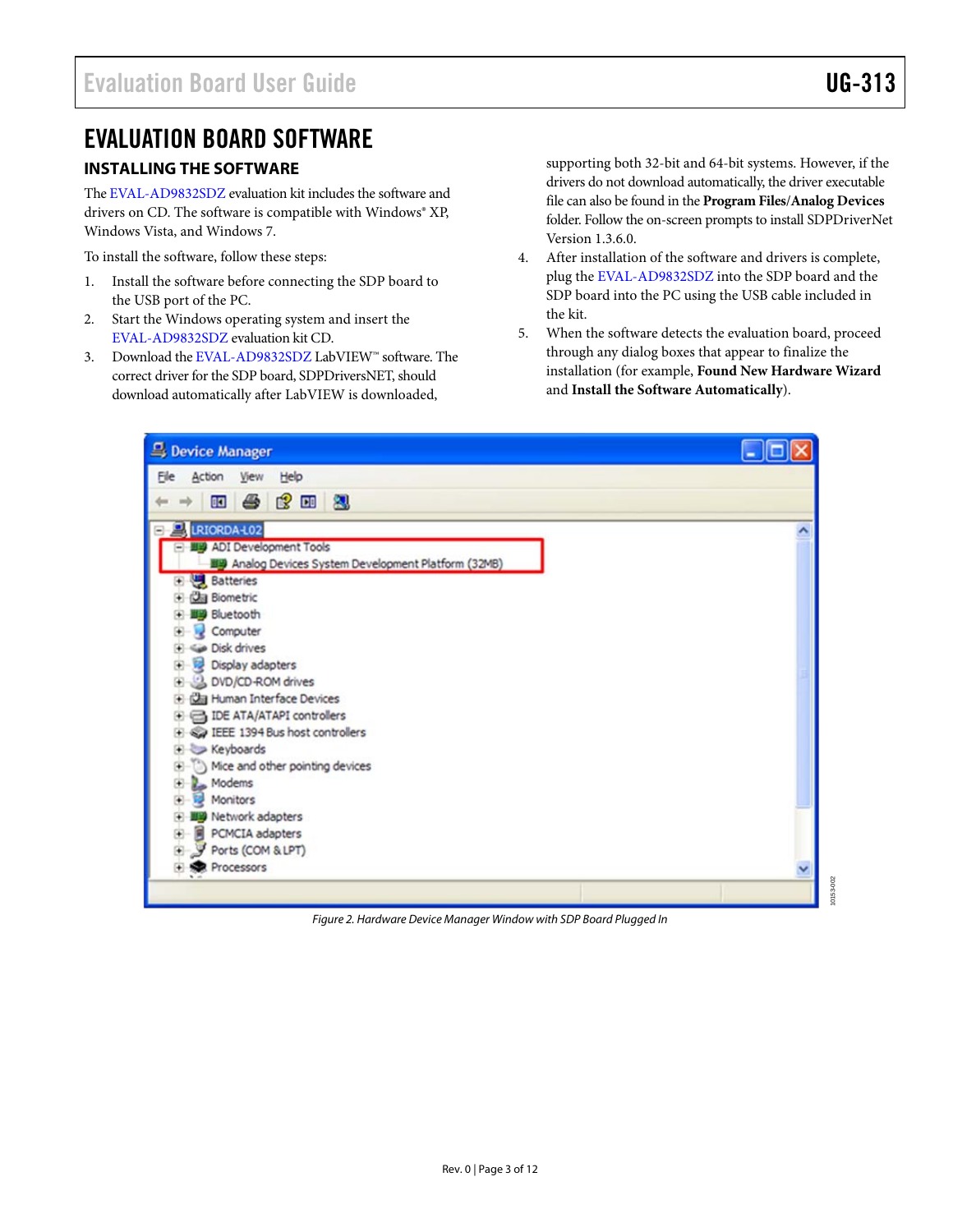### <span id="page-3-2"></span>**RUNNING THE SOFTWARE**

To run the evaluation board program, do the following:

- 1. Click **Start/All Programs/Analog Devices/AD9832/ AD9832 Eval Board**.
- 2. If the SDP board is not connected to the USB port when the software is launched, a connectivity error displays (see [Figure 3](#page-3-1)). Simply connect the evaluation board to the USB port of the PC, wait a few seconds, click **Rescan**, and follow the instructions.
- 3. Ensure that all links are in their correct locations (see [Table 1](#page-3-2)). The main window of the [AD9832](http://www.analog.com/ad9832) evaluation software then opens, as shown in [Figure 4](#page-4-1).

| Hardware Select |                                                                        |           |  |  |
|-----------------|------------------------------------------------------------------------|-----------|--|--|
|                 | No matching system found. Press Rescan to retry or Cancel to<br>abort. |           |  |  |
|                 | Next<br>Previous                                                       |           |  |  |
|                 | Rescan<br>Select<br>Cancel                                             | 10153-003 |  |  |

<span id="page-3-1"></span>Figure 3. Pop-Up Window Error

## <span id="page-3-0"></span>UG-313 Evaluation Board User Guide

| Tubic 1: Denami octup for Ellia I oshions |                 |                                                                                  |  |
|-------------------------------------------|-----------------|----------------------------------------------------------------------------------|--|
| Link No.                                  | <b>Position</b> | <b>Function</b>                                                                  |  |
| LK1                                       | Connected       | REFOUT is used as the reference to the<br>DAC by connecting REFOUT to REFIN      |  |
| 1 K3                                      | В               | 3.3 V digital supply for the AD9832<br>supplied from the EVAL-SDP-CB1Z<br>board. |  |
| 1 K <sub>5</sub>                          | B               | 3.3 V analog supply for the AD9832<br>supplied from the EVAL-SDP-CB1Z<br>board.  |  |
| I K6                                      | А               | On-board linear regulator selected to<br>supply power to the general oscillator. |  |

#### **Table 1. Default Setup for Link Positions**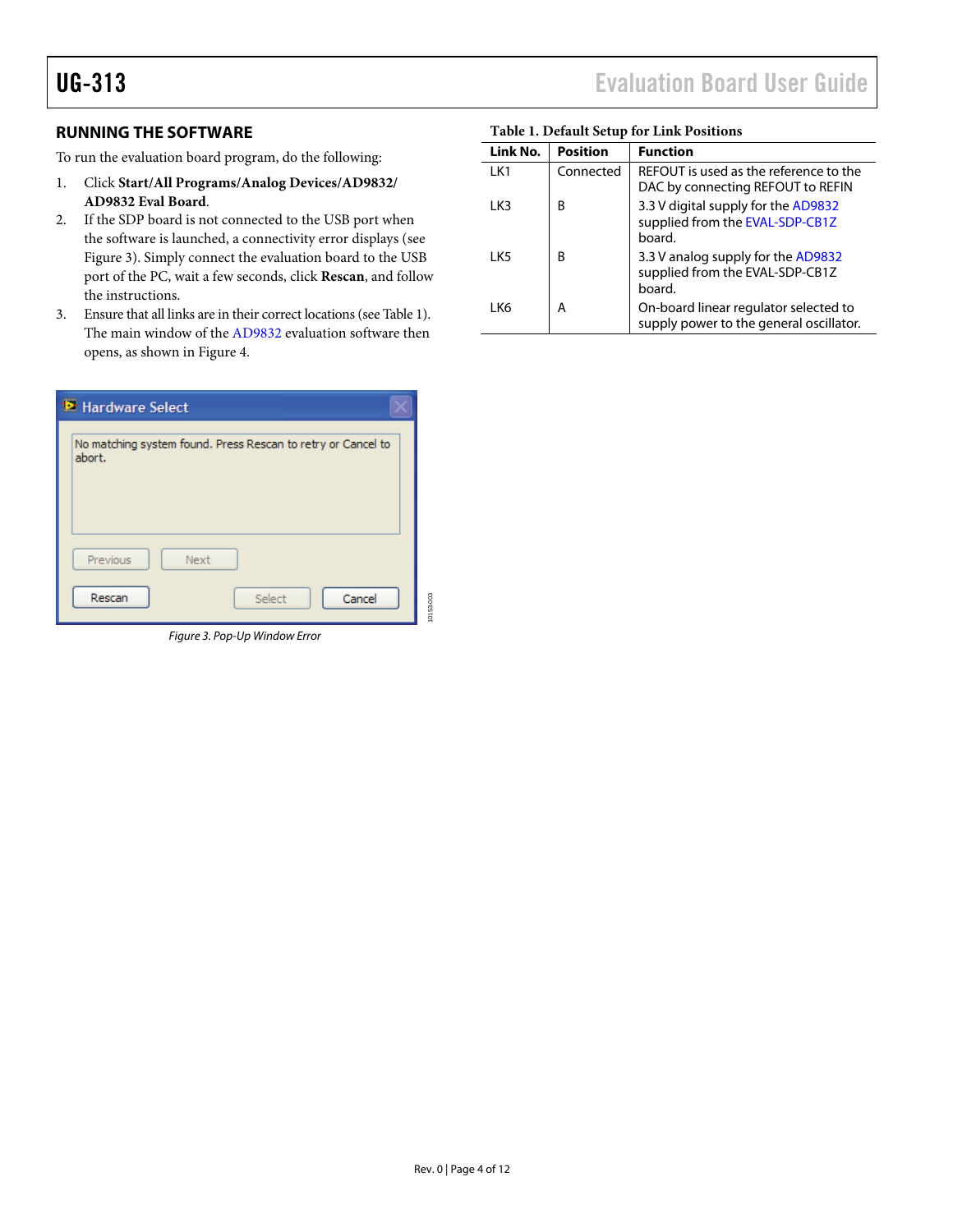<span id="page-4-0"></span>

Figure 4. AD9832 Evaluation Board Software

#### <span id="page-4-1"></span>**SETTING UP THE DIGITAL INTERFACE**

The first step in setting up the [AD9832](http://www.analog.com/ad9832) to take measurements is to set the **DIGITAL INTERFACE** in the software window (see [Figure 4](#page-4-1)).

The SPI **Frame Frequency** (SYNC) box and **SCLK Frequency** box can also be set in this window. If the SPI interface speed has not been decided upon, leave the default values as shown in [Figure 5](#page-4-2).



<span id="page-4-2"></span>Figure 5. Digital Interface

#### **SELECT EXTERNAL MCLK FREQUENCY**

Having selected the digital interface specifics, next use the **EXTERNAL MCLK** box to select the frequency to use. The boards are supplied with a 25 MHz general oscillator. If a different clock source is required, the CLK SMB connector can be used to supply a different MCLK value.

The general oscillator includes the AEL301 oscillators from AEL Crystals.

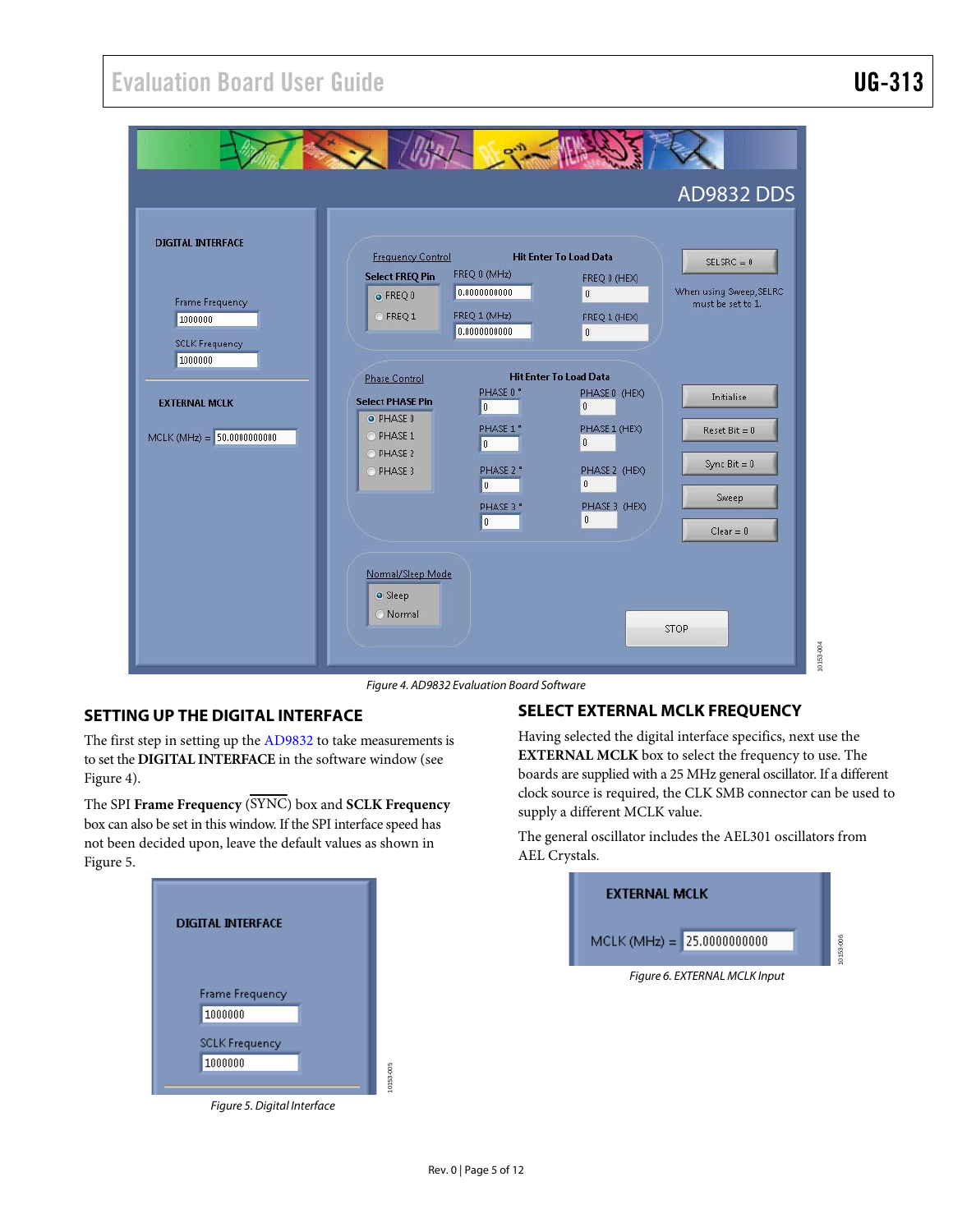### <span id="page-5-0"></span>**SELECT FREQUENCY AND PHASE REGISTERS**

Frequency and phase registers can be selected using either software or hardware. [Figure 7](#page-5-1) shows how to select the source of control for the registers. To control the frequency and phase registers using the hardware pins, use **SELSRC = 0**. To control the frequency and phase registers using the software bits, use **SELSRC = 1**.



Figure 7. Selection method

#### <span id="page-5-1"></span>**LOADING FREQUENCY AND PHASE REGISTERS**

The desired output frequency and output phase can be loaded using the inputs shown in [Figure 8](#page-5-2). Either the FREQ0 register or the FREQ1 register can be loaded with frequency data. The frequency data is loaded in megahertz, and the equivalent hexadecimal code is shown to the right after data is entered. After data is loaded, the output appears on the IOUT pin. Similarly, the PHASE0 register, the PHASE1 register, the PHASE2 register, or the PHASE3 register can be selected, and the phase data is loaded in degrees.

The analog output frequency from the [AD9832](http://www.analog.com/AD9834) is defined by

 $f_{MCLK}/2^{32}$   $\times$  *FREQ* 

where *FREQ* is the value loaded into the selected frequency register in decimals. This signal is phase shifted by

2π/4096 × *PHASEx*

where *PHASEx* is the value contained in the selected phase register in decimals.

<span id="page-5-3"></span>

<span id="page-5-2"></span>Figure 8. Frequency and Phase Load

#### **POWER OPTIONS**

When **Sleep** is selected, the sleep bit is set to1. When this bit equals 1, the [AD9832](http://www.analog.com/AD9834) is powered down, internal clocks are disabled, and the current sources and REFOUT of the DAC are turned off.

When **Normal** is selected, the sleep bit is set to 0 and the [AD9832](http://www.analog.com/AD9834) is powered up.



Figure 9. Power Options

#### **INITIALIZE, RESET, SYNC, CLEAR, AND SWEEP**

The initialize, reset, SYNC, and clear commands are set using the buttons shown in [Figure 10.](#page-5-3) To set up a DDS sweep, click **Sweep**.



Figure 10. Commands

10153-008

0153-008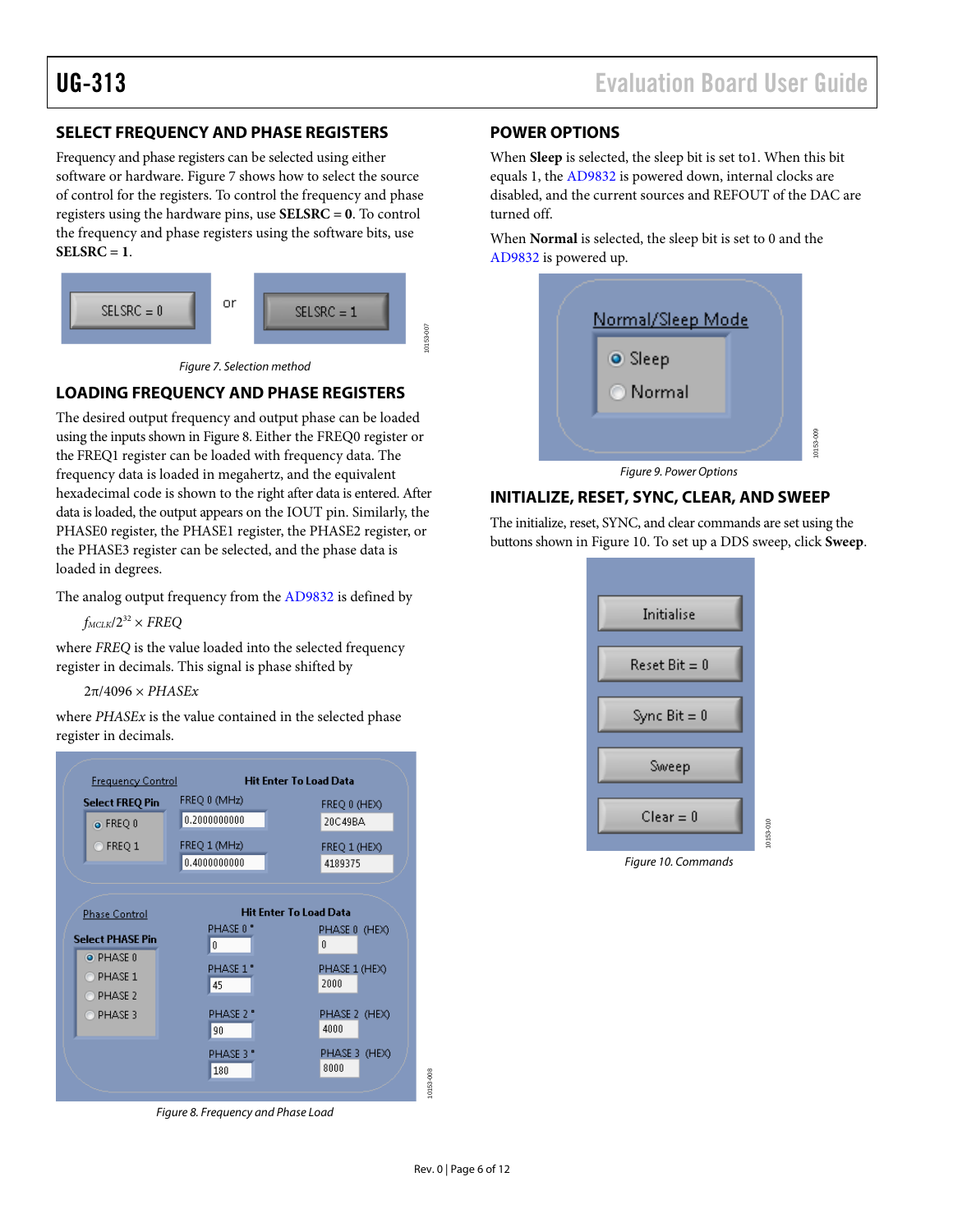# <span id="page-6-0"></span>Evaluation Board User Guide Communication Control of Control of Control of Control of Control of Control of Co

**Initialise** sets the frequency registers and the phase registers to **EXAMPLE OF OPERATION** the values chosen by users. It also sets SELSRC to 0. It is used in three different cases: when starting the program, after using reset and after switching from sleep to normal.

When the reset bit = 1, the phase accumulator is set to zero phase,<br>  $\Delta D9832SDZ$  board and connect to the USB port.<br>
2. Start up the software located at **Start/All Progran** which corresponds to an analog output of midscale. Setting reset to 1 sets the FSELECT, PSEL0, and PSEL1 pins to 0.

Selection of the frequency/phase registers using the FSELECT and PSELx pins is synchronized with the MCLK rising edge when  $SYNC = 1$ . When  $SYNC = 0$ , the loading of the data and the sampling of FSELECT and PSELx occurs asynchronously.

When CLR = 1, SYNC and SELSRC are set to zero so that the pins are the default source. CLR resets to zero automatically.

The sweep function allows users to load a start frequency, stop frequency, increment size, number of loops, and delay between each frequency increment. These commands are then loaded to the part automatically from the [EVAL-SDP-CB1Z](http://www.analog.com/sdplatform_userguide) board. When using the sweep function, SELSRC must be set to 1.



Figure 11. Sweep Functionality

An example of configuring the AD9832 to output 1 MHz follows:

- 1. Plug the [EVAL-SDP-CB1Z](http://www.analog.com/sdplatform_userguide) board into the [EVAL-](http://www.analog.com/ad9832)
- 2. Start up the software located at **Start**/**All Programs**/ **Analog Devices**/**AD9832**/**AD9832 Eval Board**. Users should see the SDP board communicating with the PC.
- 3. Define MCLK; the default is an on-board 25 MHz oscillator.
- 4. Ensure that all links are in the correct locations (see [Table 1](#page-3-2)).
- 5. Select the FREQ1 register.
- 6. Load a 1 MHz excitation frequency and press the **ENTER** key.

The output should appear on the IOUT output on the evaluation board.

For the FREQ0 register,

- 1. Select the FREQ0 register, and load the FREQ0 register with 2 MHz.
- 2. Press the **ENTER** key.

For the FREQ1 register,

- 1. Select the FREQ1 register to load the 1 MHz associated with this register.
- 2. Press the **ENTER** key.



Figure 12. 1 MHz Output Signal on the IOUT Test Point

10153-011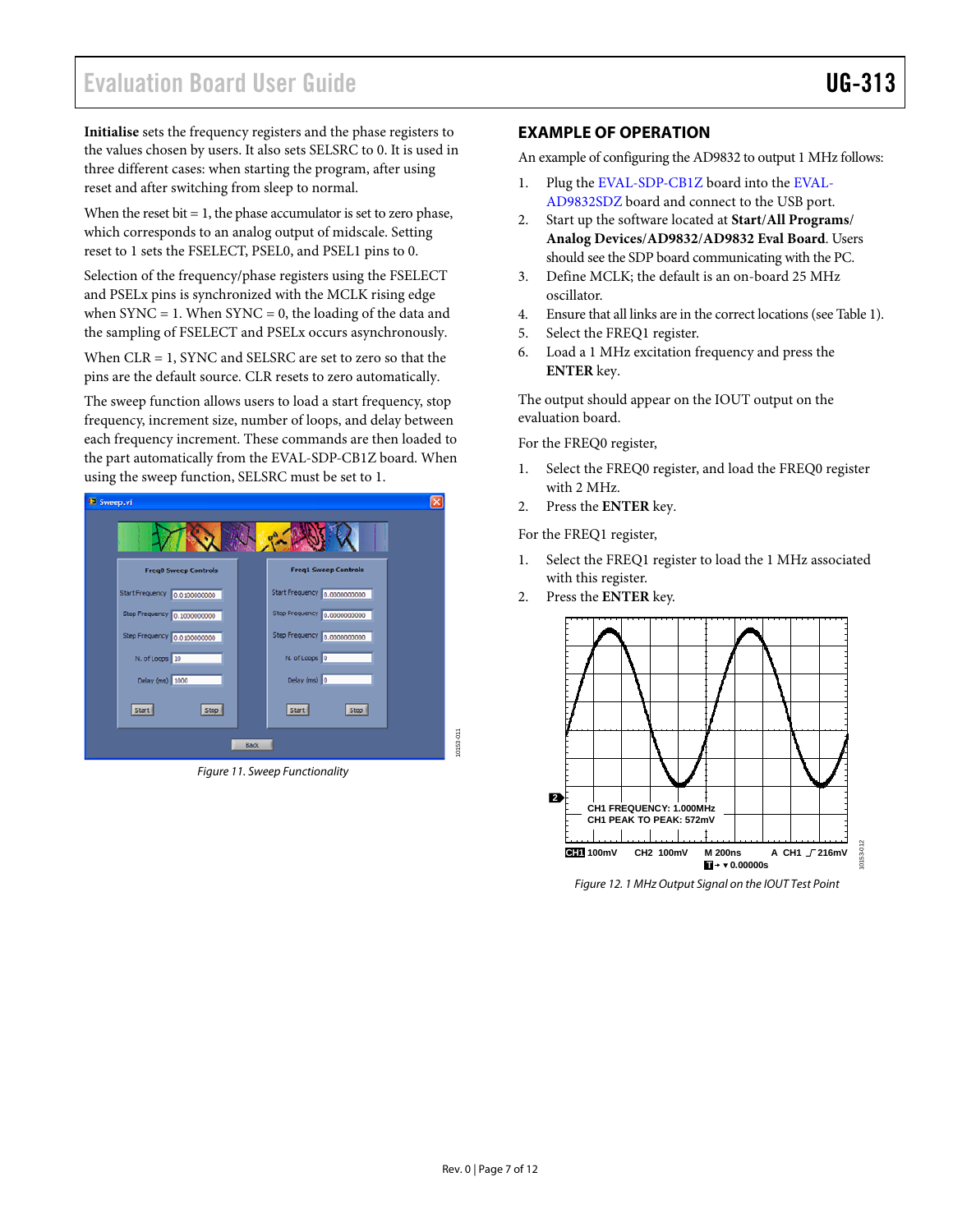## <span id="page-7-0"></span>EVALUATION BOARD SCHEMATICS AND LAYOUT



Figure 13. [AD9832](http://www.analog.com/ad9832) Schematic Part A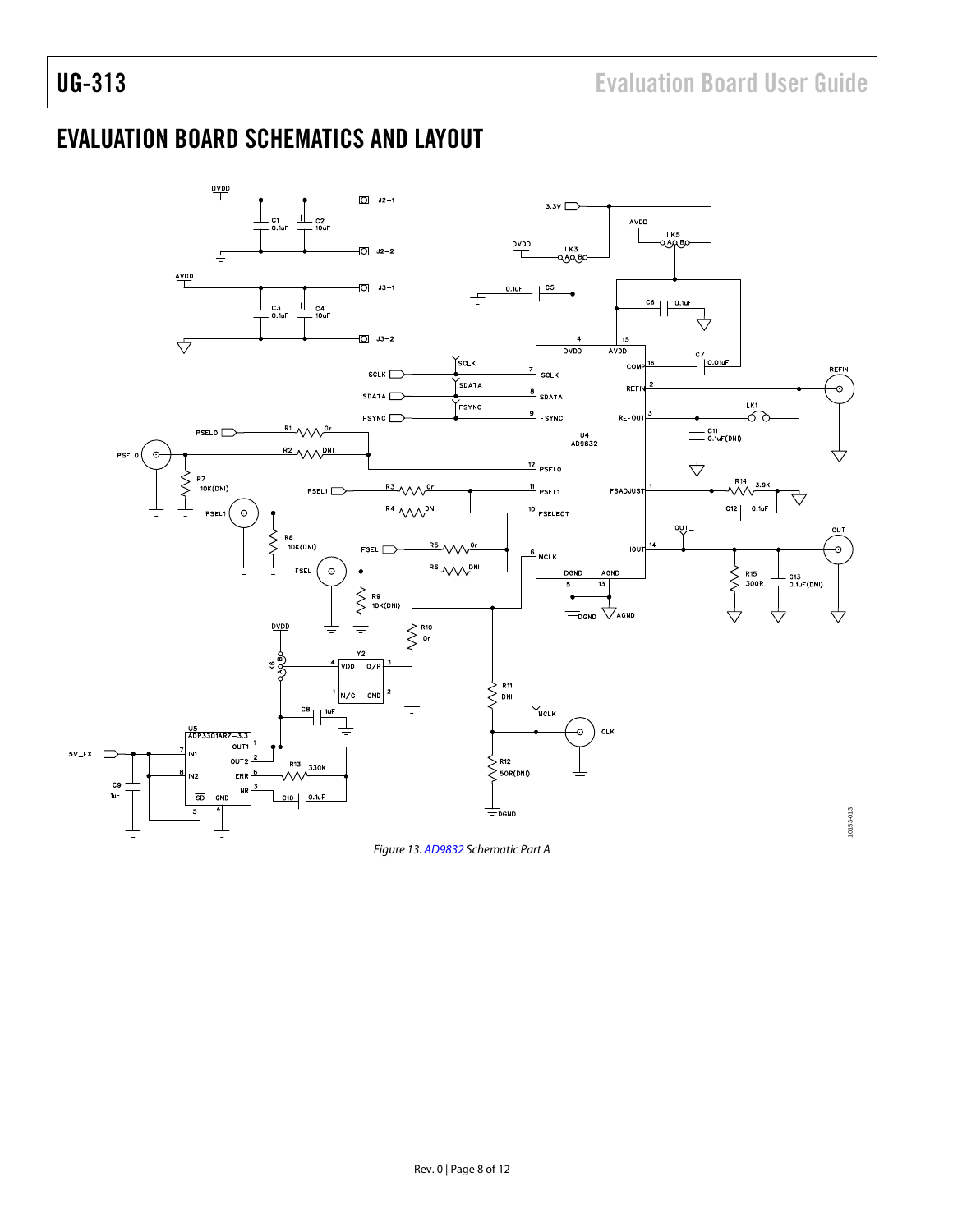### Evaluation Board User Guide Contract Contract Contract Contract Contract Contract Contract Contract Contract Contract Contract Contract Contract Contract Contract Contract Contract Contract Contract Contract Contract Contr





Figure 15. Component Side View Layer 1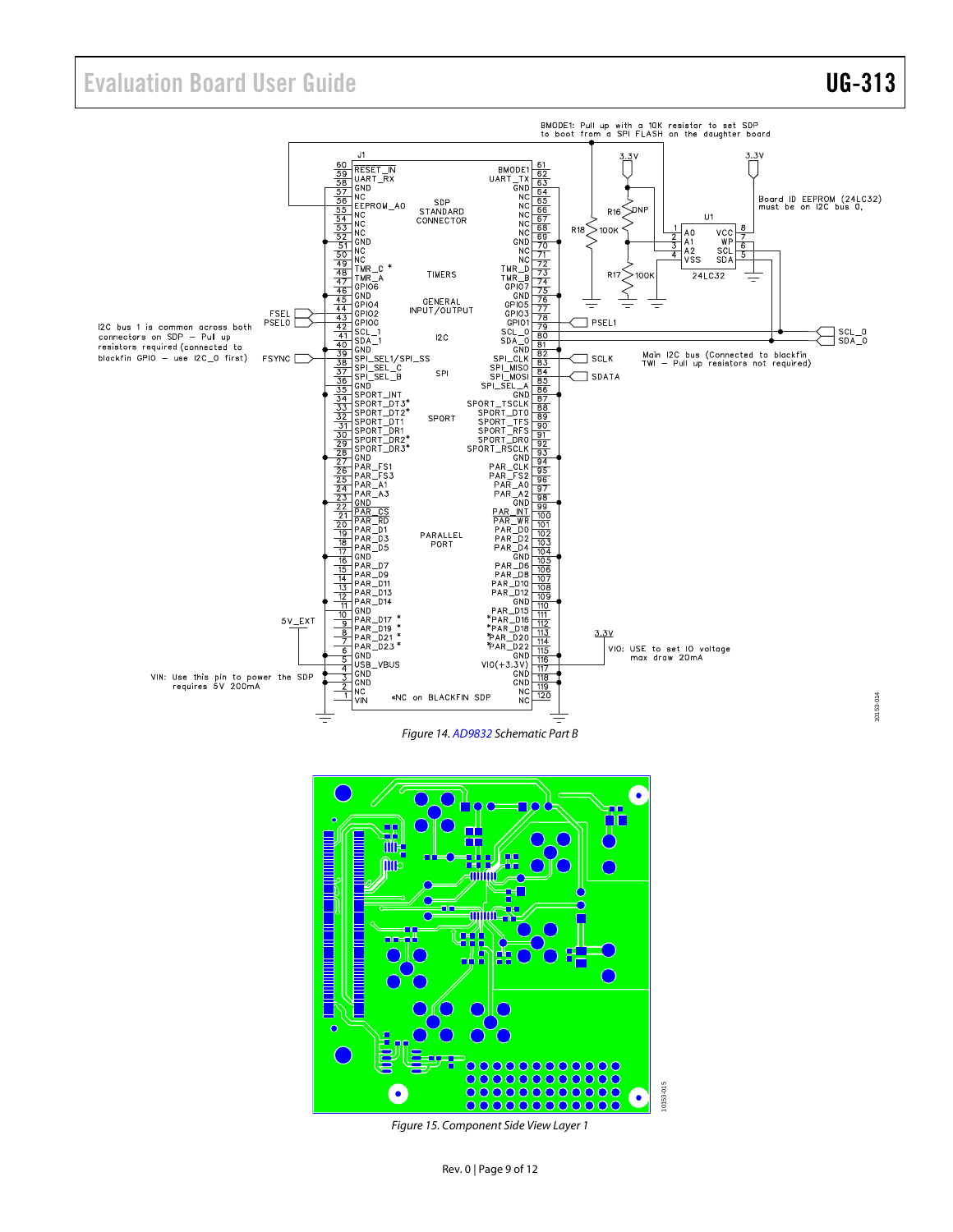

Figure 16. Component Side View Silkscreen



Figure 17. Component Side View Layer 2, Solder Side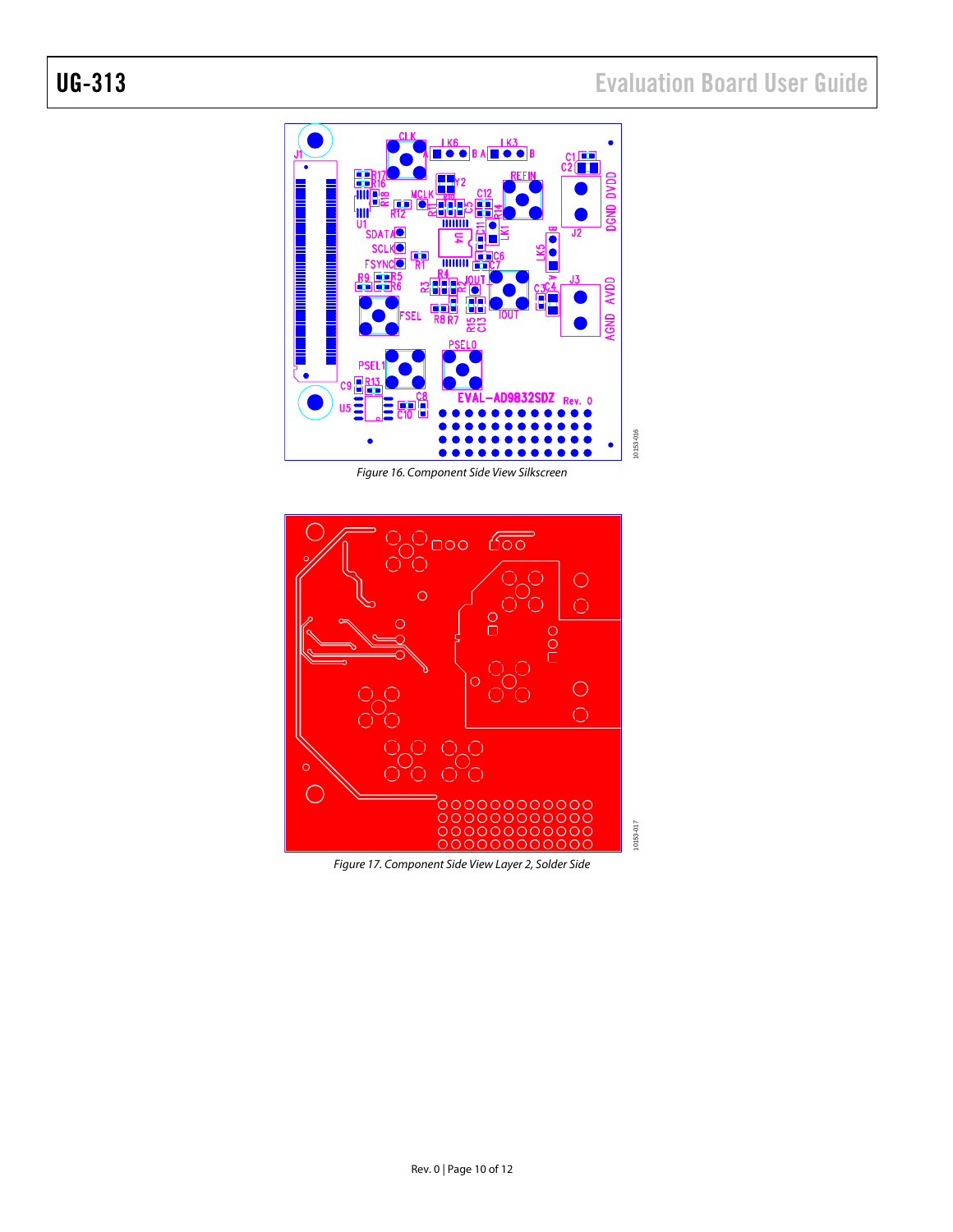## <span id="page-10-0"></span>ORDERING INFORMATION

### **BILL OF MATERIALS**

<span id="page-10-1"></span>

| Table 2.                                                                                                      |                                                      |                       |                          |  |  |  |
|---------------------------------------------------------------------------------------------------------------|------------------------------------------------------|-----------------------|--------------------------|--|--|--|
| <b>Reference Designator</b>                                                                                   | <b>Description</b>                                   | <b>Manufacturer</b>   | <b>Part Number</b>       |  |  |  |
| C1, C3, C5, C6, C11, C12,<br>C13                                                                              | 0.1 $\mu$ F, $\pm$ 10%, 50 V, X7R, ceramic capacitor |                       | GRM188R71H104KA93D       |  |  |  |
|                                                                                                               |                                                      | Kemet                 | C0603C103K5RACTU         |  |  |  |
| C <sub>7</sub><br>0.01 $\mu$ F, $\pm$ 10%, 10 V, 0603, X5R, capacitor                                         |                                                      | <b>AVX</b>            |                          |  |  |  |
| C <sub>2</sub> , C <sub>4</sub>                                                                               | 10 µF, ±10%,10 V, SMD tantalum capacitor             |                       | <b>TAJA106K010R</b>      |  |  |  |
| C8, C9                                                                                                        | 1 µF, ±10%,10 V,Y5V, 0603, ceramic capacitor         | Yageo                 | CC0603ZRY5V6BB105        |  |  |  |
| C10                                                                                                           | 0.1 µF, ±10%, 16 V, X7R, 0603, capacitor             | Multicomp             | B0603R104KCT             |  |  |  |
| CLK <sup>1</sup> , FSEL <sup>1</sup> , IOUT,<br>PSEL1 <sup>1</sup> , REFIN, PSEL0 <sup>1</sup>                | Straight PCB mount SMB jack, 50 $\Omega$             | Tyco                  | 1-1337482-0              |  |  |  |
| FSYNC, IOUT, MCLK, SCLK,<br><b>SDATA</b>                                                                      | Red test point                                       | Vero                  | 20-313137                |  |  |  |
| G <sub>2</sub>                                                                                                | Copper short                                         | Not applicable        | Not applicable           |  |  |  |
| J1                                                                                                            | 120-way connector, 0.6 mm pitch receptacle           | HRS (Hirose)          | FX8-120S-SV(21)          |  |  |  |
| J2, J3                                                                                                        | 2-pin terminal block (5 mm pitch)                    | Campden               | CTB5000/2                |  |  |  |
| LK3, LK5, LK6                                                                                                 | 3-pin SIL header and shorting link                   | Harwin                | M20-9990345 and M7567-05 |  |  |  |
| LK1                                                                                                           | 2-pin SIL header and shorting link                   | Harwin                | M20-9990246              |  |  |  |
| R7 <sup>1</sup> , R8 <sup>1</sup> , R9 <sup>1</sup>                                                           | 10 k $\Omega$ , ±1%, 0603, SMD resistor              | Multicomp             | MC 0.063W 0603 10K       |  |  |  |
| R12 <sup>1</sup>                                                                                              | 50 $\Omega$ , ±1%, 0603, SMD resistor                | Multicomp             | MC 0.063W 0603 50r       |  |  |  |
| R <sub>14</sub>                                                                                               | 3.9 k $\Omega$ , ±1%, SMD resistor                   | Multicomp             | MC 0.063W 0603 6K8       |  |  |  |
| R <sub>15</sub>                                                                                               | 300 $\Omega$ , ±1%, SMD resistor                     | Multicomp             | MC 0.063W 0603 200r      |  |  |  |
| R17,R18                                                                                                       | 100 k $\Omega$ , ±1%, SMD resistor                   | Multicomp             | MC 0.063W 0603 1% 100K   |  |  |  |
| R1, R2 <sup>1</sup> , R3, R4 <sup>1</sup> , R6 <sup>1</sup> ,<br>R5, R11 <sup>1</sup> , R10, R16 <sup>2</sup> | 0 $\Omega$ , ±1%, 0603, SMD resistor                 | Multicomp             | MC 0.063W 0603 0r        |  |  |  |
| R <sub>13</sub>                                                                                               | 330 k $\Omega$ , ±5%, SMD resistor                   | Multicomp             | MC 0.063W 0603 330KR     |  |  |  |
| U <sub>4</sub>                                                                                                | 45 mW power, 3 V to 5.5 V, 25 MHz complete DDS       | <b>Analog Devices</b> | AD9832BRUZ               |  |  |  |
| U1                                                                                                            | 32k <sup>2</sup> C serial EEPROM 8-lead MSOP         | Micro Chip            | 24LC32A-I/MS             |  |  |  |
| U <sub>5</sub>                                                                                                | 3.3 V linear regulator                               | <b>Analog Devices</b> | ADP3301ARZ-3.3           |  |  |  |
| Y <sub>2</sub>                                                                                                | 50 MHz, 3 mm × 2 mm SMD clock oscillator             | <b>AEL Crystals</b>   | AEL301 series            |  |  |  |

<sup>1</sup> Do not install.<br><sup>2</sup> DNP